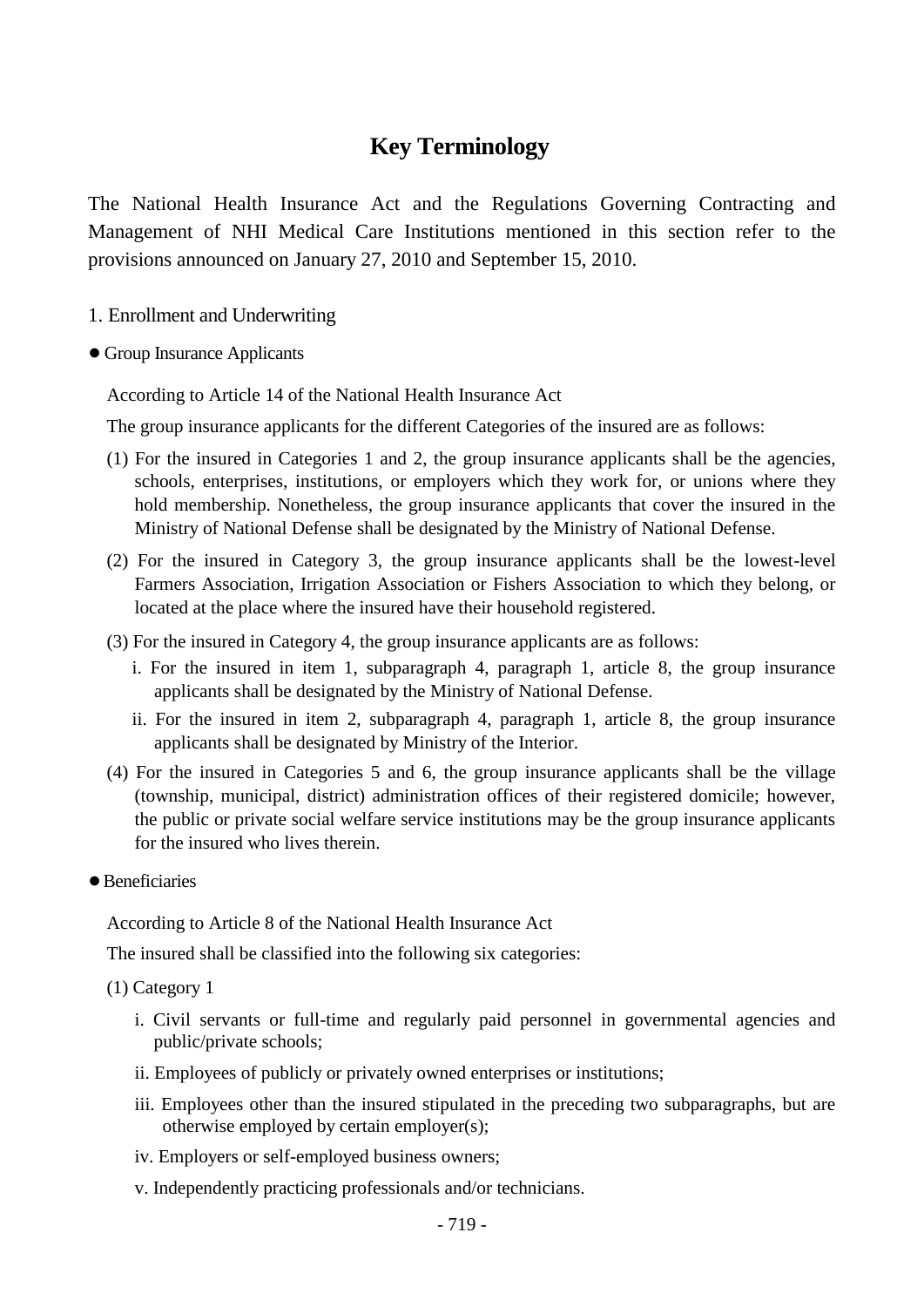(2) Category 2

- i. Members of an occupational union who have no particular employers, or who are self-employed;
- ii. Seamen serving on foreign vessels who are members of the National Seaman's Union or the Master Mariners Association.

(3) Category 3

- i. Members of the Farmers Association or the Irrigation Association, or workers over the age of fifteen who are actually engaged in agricultural activities;
- ii. Class A members of the Fishers Association who are either self-employed or have no particular employers, or workers over the age of fifteen who are actually engaged in fishery activities.

(4) Category 4

- i. Military servicemen whose compulsory service terms are over two months, or who are summoned to serve in the military for more than two months; military school students who receive grants from the government; military servicemen's dependents who lost their support recognized by the Ministry of National Defense; and military families who are receiving pensions due to the death of a decedent;
- ii. Men of enlistment age for service in the military who are currently in military-substitute service.
- (5) Category 5

Members of a low-income household as defined by Social Support Law.

- (6) Category 6
	- i. Veterans and household representatives of survivors of veterans;
	- ii. Representatives or heads of household other than the insured or their dependents stipulated in subparagraphs 1 to 5 and the preceding item of this subparagraph.

According to Article 9 of the National Health Insurance Act:

The dependents of the insured in Categories 1 to 3, and 6 are stipulated as follows:

- (1) The insured's spouse who is not employed.
- (2) The insured's lineal blood ascendants who are not employed.
- (3) The insured's lineal blood descendants within second degree of relationship who are either under the age of twenty and not employed, or are over the age of twenty but incapable of supporting themselves financially, including those who are in school and not employed.
- ●Payroll-related premium Base

According to Article 21 of the National Health Insurance Act:

The insured payroll-related amount for the insured in Categories 1 to 3 shall be subject to a grading table drafted by the Competent Authority and be reported to the Executive Yuan for approval.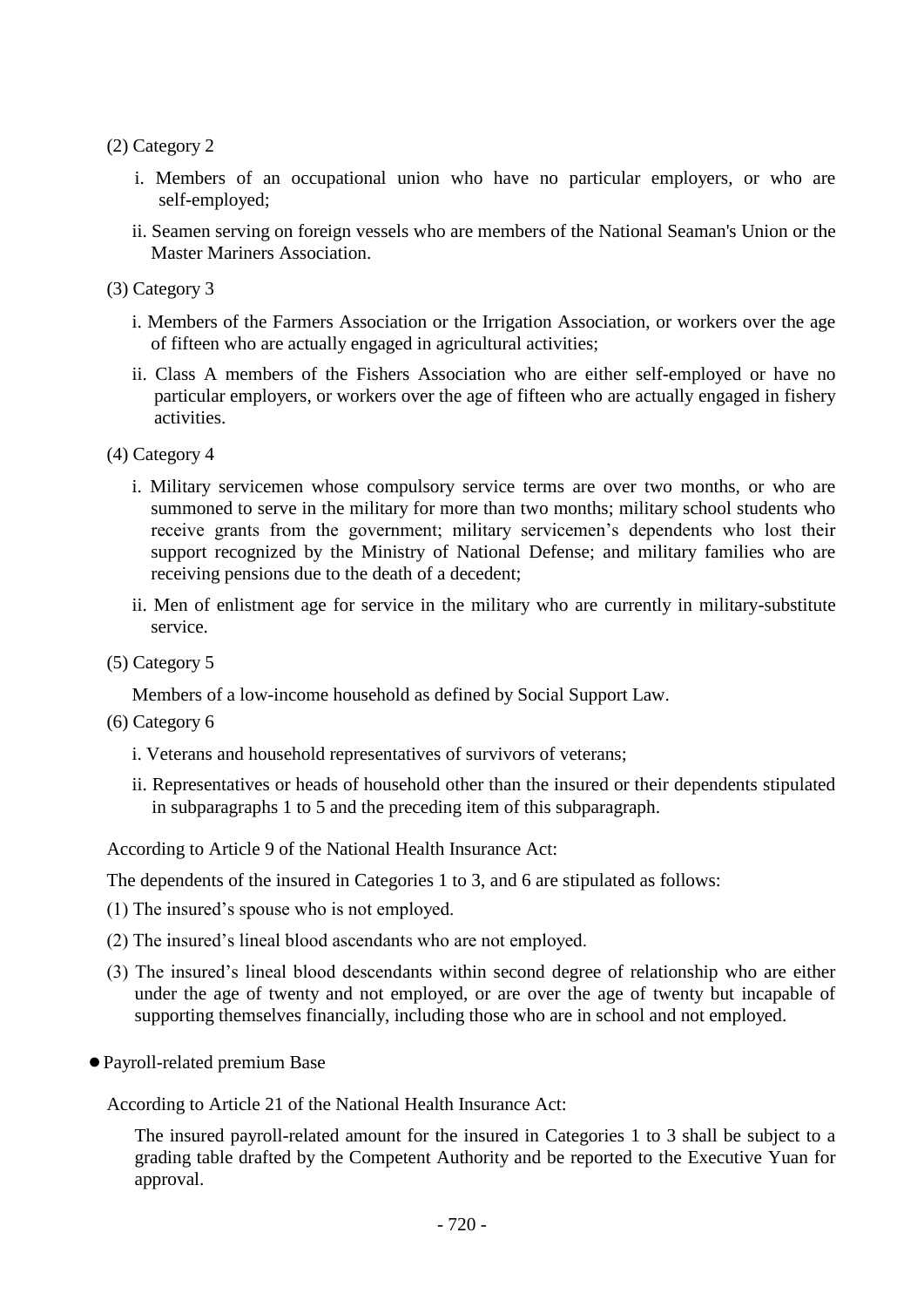The minimum insured payroll-related amount in the said Grading Table shall be equal to the base salary promulgated by the central competent authority in charge of labor affairs. Upon adjustment of the base salary, such minimum shall be adjusted accordingly.

The insured payroll-related amount in the top level of the Grading Table of the insured pay-roll related amount must be fivefold higher than the amount in the bottom level, and the said Grading Table must be revised within one month after basic salary is adjusted. In case that the number of the insured applicable to the highest level of insured payroll-related amount exceeds three percent of the total number of the insured for twelve consecutive months, the Competent Authority shall readjust the Grading Table of the insured payroll-related amount to advance to another higher level effective from the following month.

According to Article 22 of the National Health Insurance Act:

The insured payroll-related amount for the insured in Categories 1 and 2 is determined on the following basis:

- (1) Employees: payroll;
- (2) Employers and self-employed: business income;
- (3) Independently practicing professionals and technicians: income from professional practice.

If the insured, as stipulated in Categories 1 and 2, has no stable income, the insured shall select the proper insured payroll-related amount from the Grading Table of the insured payroll-related amount, and the said insured payroll-related amount shall be examined by the Insurer, who may make an adjustment at his/her own discretion if the insured payroll-related amount is found to be inadequate.

According to Article 23 of the National Health Insurance Act:

The insured payroll-related amount applicable to the insured in Category 3 shall be the average amount for those specified under items 2 and 3 of subparagraph 1, and subparagraph 2 of paragraph 1, Article 8; the Insurer may adjust the level of the insured payroll-related amount according to the financial viability of the insured and their dependents.

According to Article 25 of the National Health Insurance Act:

The premium of the insured in Categories 4 and 5 shall be calculated according to the average actuarial premium based on the total number of beneficiaries.

According to Article 26 of the National Health Insurance Act:

The premium of the beneficiaries in Category 6 shall be the average premium of all beneficiaries according to the actuarial results.

The premium of the dependents shall be paid by the insured. Where the number of dependents exceeds 3, the payment shall be calculated on the basis of only three dependents.

●Average Payroll-related Premium Base

The average payroll-related premium base for the insured is calculated as follows:

Total of (amount for different types of premium base  $\times$  number of insured under each category) / Number of insured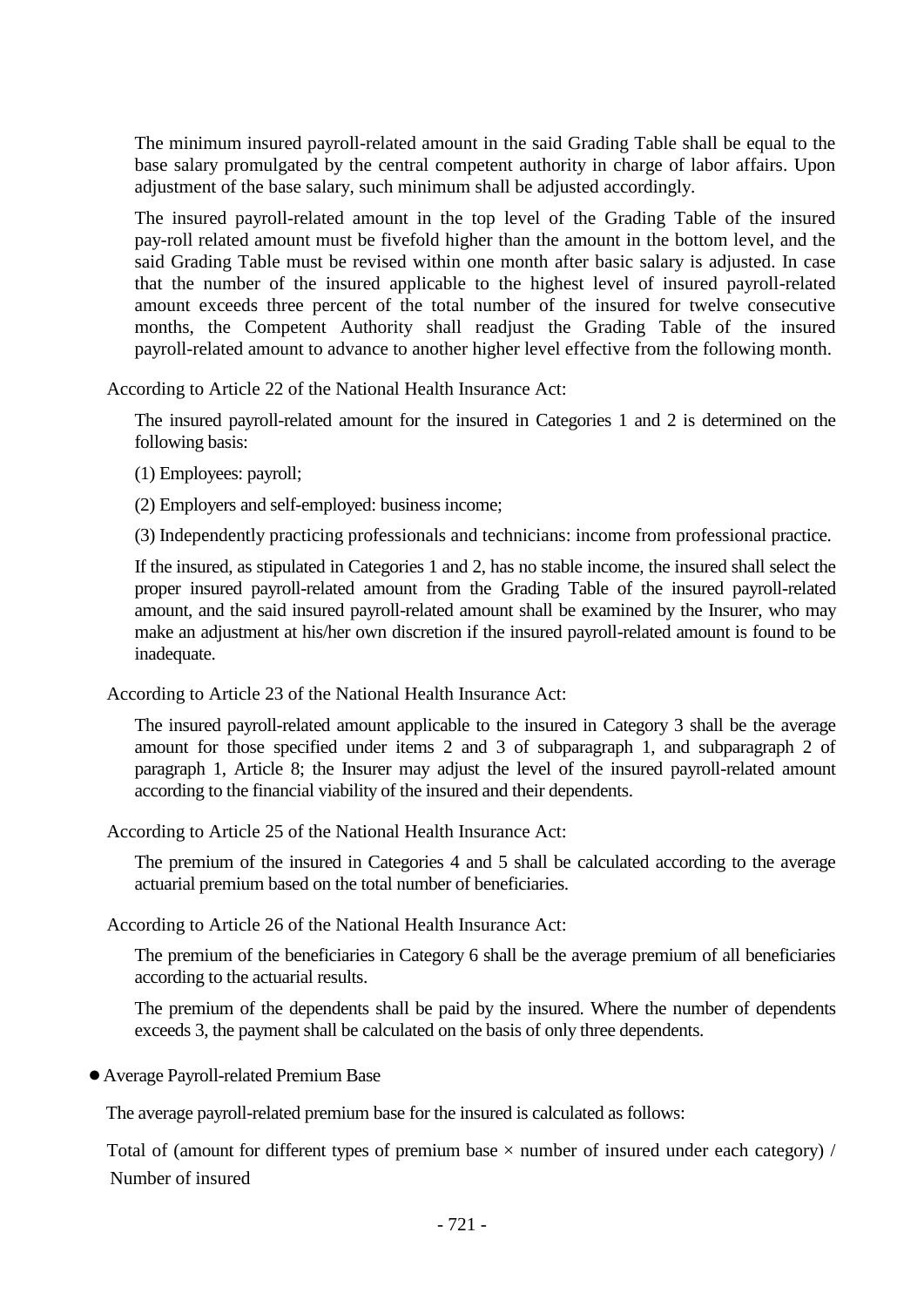## ●NHI Premium Contribution Proportions

Beneficiaries under the National Health Insurance program are divided into six categories, and the premium contribution rates to be borne or subsidized by the insured, the group insurance applicant, and the government vary depending on the category of beneficiaries (see table below).

| Category of Beneficiaries |                                                                                                                                           |                                  | Percentage (%)   |                                  |                  |
|---------------------------|-------------------------------------------------------------------------------------------------------------------------------------------|----------------------------------|------------------|----------------------------------|------------------|
|                           |                                                                                                                                           |                                  | The<br>Insured   | Group<br>Insurance<br>Applicants | Government       |
| Category 1                | Civil Servants,<br>Voluntary Military Personnel,<br><b>Government Employees</b>                                                           | The Insured<br>and<br>Dependents | 30               | 70                               | $\boldsymbol{0}$ |
|                           | Private School Faculty and Staff                                                                                                          | The Insured<br>and<br>Dependents | 30               | 35                               | 35               |
|                           | <b>Employees with Certain</b><br>Employer(s) in Public or Private<br><b>Enterprises or Institutions</b>                                   | The Insured<br>and<br>Dependents | 30               | 60                               | 10               |
|                           | Employers, Self-employed<br><b>Business Owners, Independently</b><br>Practicing Professionals and<br>Technicians                          | The Insured<br>and<br>Dependents | 100              | $\boldsymbol{0}$                 | $\boldsymbol{0}$ |
| Category 2                | <b>Occupational Union Members</b><br>Without Specific Employers,<br>Alien Seamen                                                          | The Insured<br>and<br>Dependents | 60               | $\boldsymbol{0}$                 | 40               |
| Category 3                | Farmers, Fishermen, and Members<br>of Irrigation Associations                                                                             | The Insured<br>and<br>Dependents | 30               | $\boldsymbol{0}$                 | 70               |
| Category 4                | Conscription Draftees,<br>Military School Students,<br>Bereaved Dependent(s) of<br>Deceased Serviceman,<br>Substitute Civilian Serviceman | The Insured                      | $\boldsymbol{0}$ | $\boldsymbol{0}$                 | 100              |
| Category 5                | Low-income Households                                                                                                                     | The Insured                      | $\boldsymbol{0}$ | $\boldsymbol{0}$                 | 100              |
| Category 6                | Veterans,<br>Household Representatives of<br><b>Survivors of Veterans</b>                                                                 | The Insured                      | $\boldsymbol{0}$ | $\overline{0}$                   | 100              |
|                           |                                                                                                                                           | Dependents                       | 30               | $\boldsymbol{0}$                 | 70               |
|                           | Other District-level Residents                                                                                                            | The Insured<br>and<br>Dependents | 60               | $\boldsymbol{0}$                 | 40               |

National Health Insurance charges different levels of premium based on insured payroll-related amount, premium rate, and contribution or subsidy percentage. The formulae are shown below.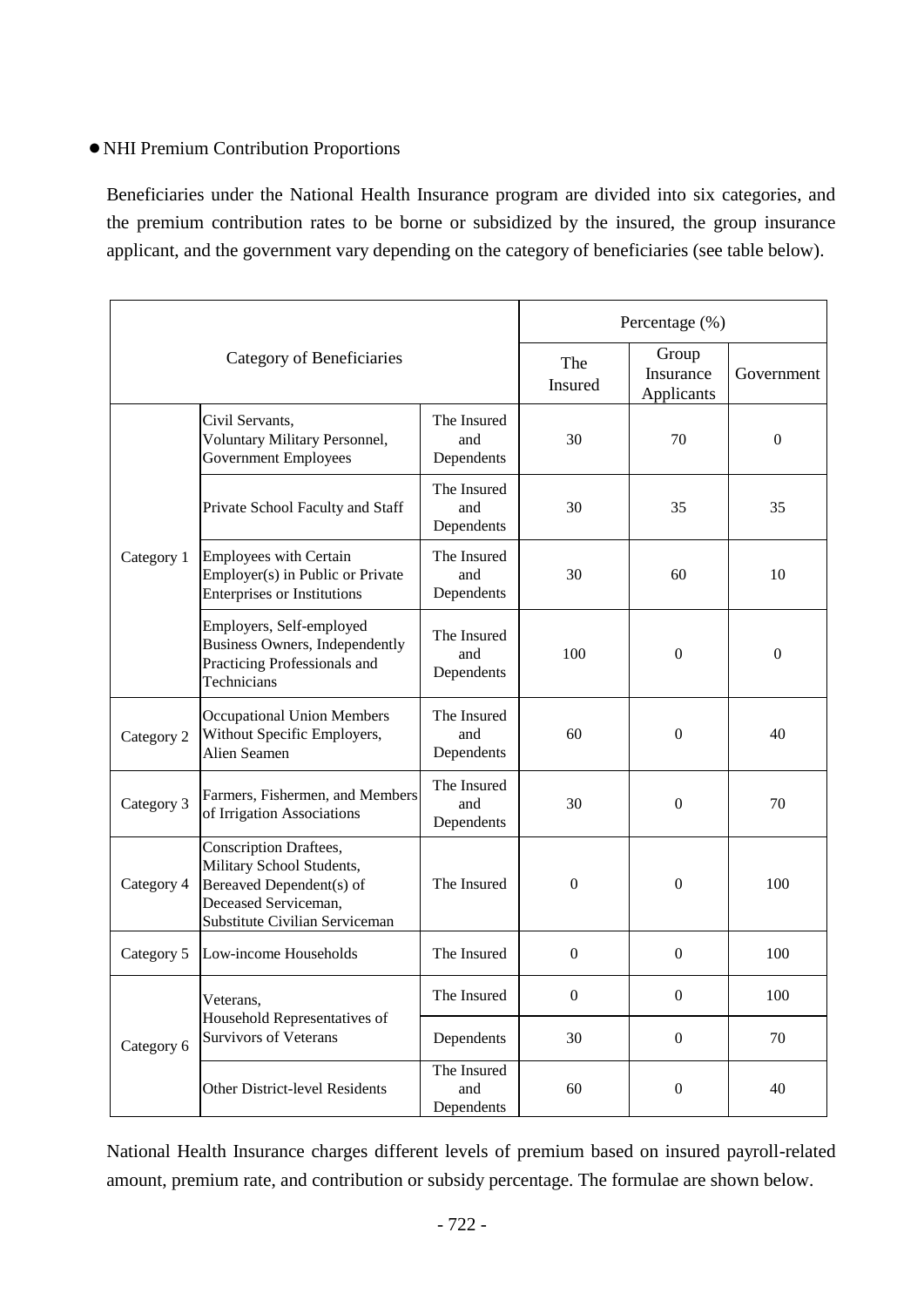- (1) Contribution from the insured and dependents:
	- i. The insured and dependents in Categories 1 to 3:

Insured payroll-related amount  $\times$  Premium rate  $\times$  Contribution rate  $\times$  (1 + Number of dependents)

ii. Veteran's surviving dependents in Item 1 of Category 6:

Average premium  $\times$  Contribution rate  $\times$  Number of dependents

iii. District-level residents in Item 2 of Category 6:

Average premium  $\times$  Contribution rate  $\times$  (1 + Number of dependents)

(2) Contribution from group insurance applicants:

Insured payroll-related amount  $\times$  Premium rate  $\times$  Contribution rate  $\times$  (1 + Average number of dependents)

- (3) Contribution from government subsidies:
	- i. The beneficiaries in Categories 1 to 3:

Insured payroll-related amount  $\times$  Premium rate  $\times$  Contribution rate  $\times$  (1 + Average number of dependents)

ii. The insured in Categories 4 and 5:

Average Premium  $\times$  Contribution rate  $\times$  Actual number of the insured

iii. The beneficiaries in Category 6:

Average Premium  $\times$  Contribution rate  $\times$  (1 + Number of dependents)

When the number of dependents exceeds 3, the payment shall be calculated on the basis of only three dependents. The number of dependents in Categories 1 to 3 shall be the average number of the dependents that the insured in Category 1 to 3 actually have. The current average number of dependents is 0.7 people (adjusted in January 2007).

- **2.** Financial Status
- ●Premium Receivable

This is the amount of premium that is receivable each month (year).

●Premium Collected

This is the premium that is received with receipt each month (year).

● Collection Rate

(Premium Collected / Premium Receivable)  $\times$  100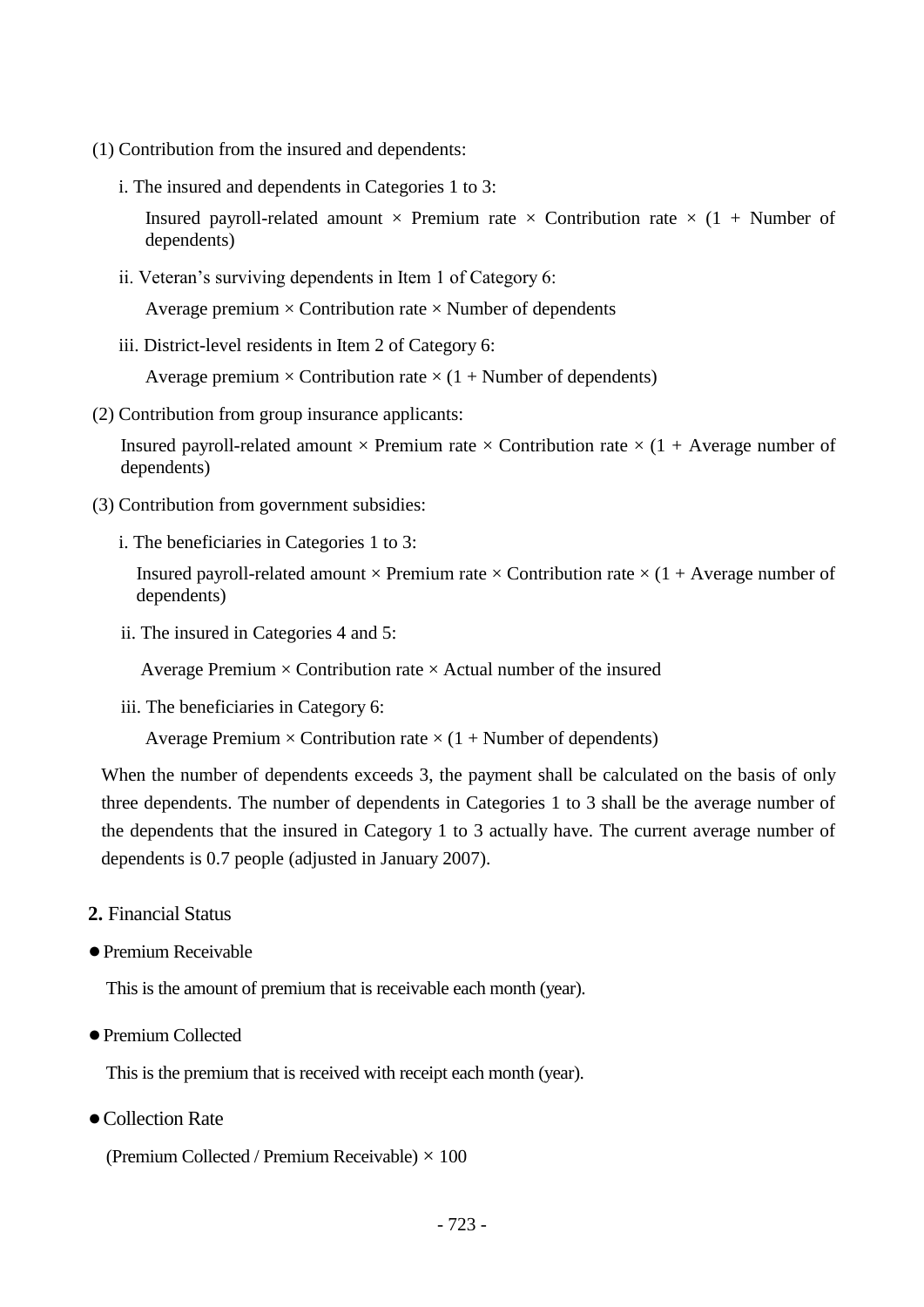## ●Statutory Government Subsidies

This indicates premium paid by various levels of government according to Article 27 of the National Health Insurance Act.

●Non-statutory Subsidies (Government subsidies to specific targets)

This indicates the separately-budgeted government subsidies for premium payments which were originally payable by the insured or the group insurance applicants pursuant to the National Health Insurance Act.

●Income from Medical Service Provision

This is the subsidy given from government authority to the NHIA for providing medical services. The medical services provided by the NHIA are, for example: medical fees of preventive care services, co-payments for veterans, household representatives of survivors of veterans; co-payments for low-income citizens; hospital fees for low-income patients; treatment fees for a reportable infectious disease; treatment fees and hospital fees for occupational injury and disease; prevention and checkup of occupational injury and disease.

● Delinquency Charges

Delinquency charges shall be calculated as 0.1% of the amount to be paid for every one day delayed for the insured unit and the insured. However, the maximum delinquency charge is capped at 15%; small delinquency charges under a certain amount, as determined by the competent authority, do not have to be paid.

●Collection Rate of Delinquency Charges by Number

(Number of Delinquency Charges Collected / Number of Delinquency Charges)  $\times$  100

●Collection Rate of Delinquency Charges

(Delinquency Charges Collected / Delinquency Charge Receivables)  $\times$  100

● Reserve Fund

According to Article 63 of the National Health Insurance Act:

In order to balance insurance finances, this Insurance shall set aside a reserve fund from the following sources:

- (1) Proportion stipulated by the Competent Authority within 5 percent of the total premium revenues of each fiscal year;
- (2) Surplus from each fiscal year;
- (3) Premium overdue charges;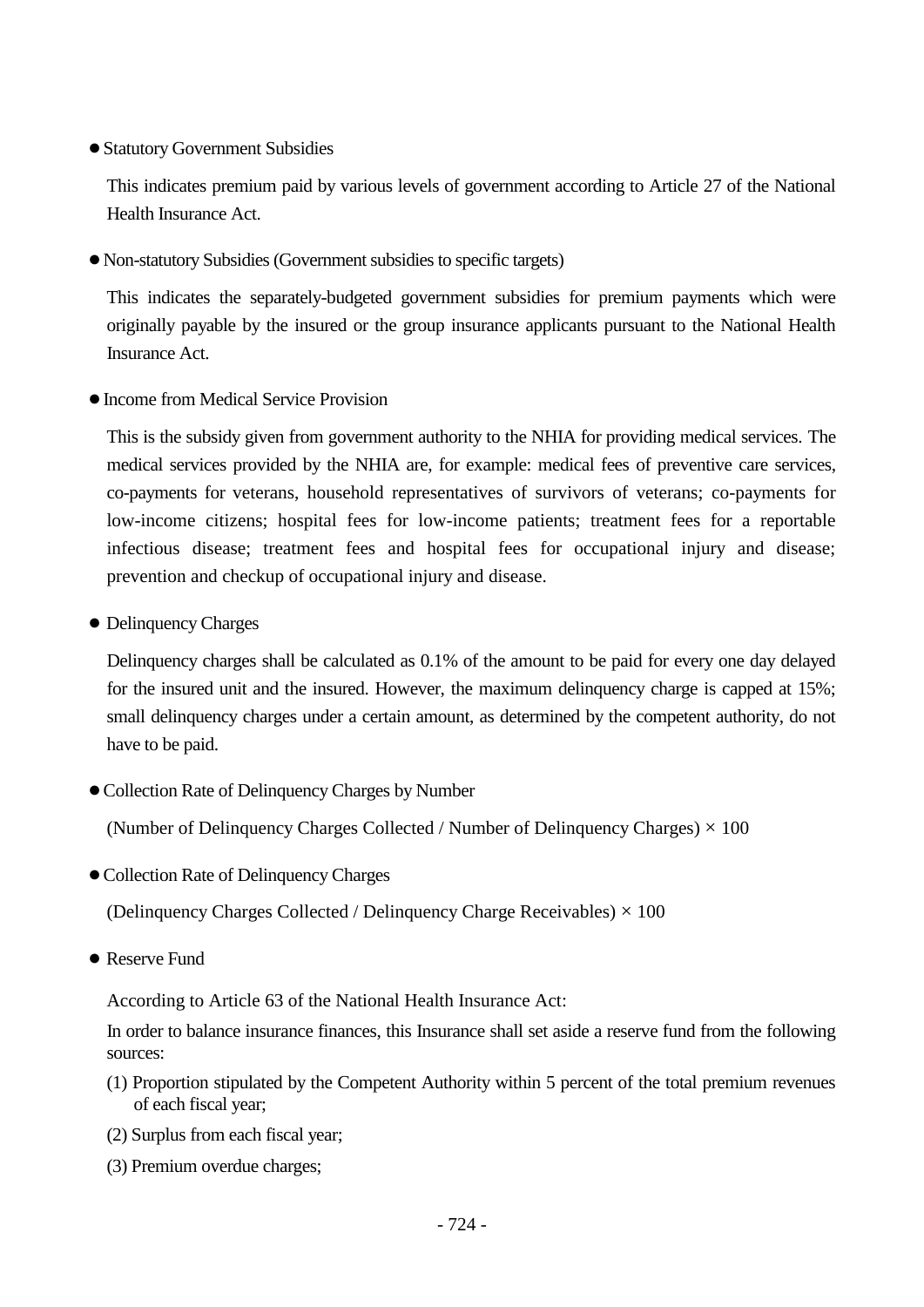(4) Profits generated from the management of the reserve fund.

Any deficiency in the balance of insurance revenue and expenditures of each fiscal year shall first be recovered by the reserve fund.

●Added Social Health Insurance Contributions for Alcohol and Tobacco

According to Article 4 of Tobacco Hazards Prevention Act:

The collected surcharges shall be used exclusively for the National Health Insurance reserves, for cancer prevention and control, for upgrading the quality of medical care, for subsidizing in the area where found shortage of medical supplies and the operation of related medical units, for subsidizing to the medical expenses of rare disorder or otherwise, for subsidizing to the Insurance fee of the person who need help due to economic difficulties, for implementing hazard-related preventive measures at both national and provincial levels, for promoting public health and social welfare, for investigating smuggled or inferior tobacco products, for preventing tax evasion of tobacco products, for providing assistance to tobacco farmers and workers of relevant industries.

●Social Welfare Lottery Income

According to Article 6 of Public Welfare Lottery Issue Act:

All lottery net revenues shall be used by government only for the national pension system, the national health insurance program's safety reserve and social welfare expenses.

●Medical Expenditures

Medical benefit payments and costs incurred from types of insurance under the National Health Insurance Act.

●Insurance Cost

Insurance payments (medical expenses), interest fees, all types of lodge payments (delinquent accounts, etc), the loss brought by the trading of bills incurred from the NHI's insurance administration.

- 3. Contracting and Management of Medical Care Institutions
- Contracted Categories of Medical Care Institutions

In accordance with Article 58 of enforcement rules of the national health insurance act, academic medical centers, metropolitan hospitals and local community hospitals are referred to the following:

- (1) Academic medical centers: Hospitals accredited as medical centers by the Competent Authority.
- (2) Metropolitan hospitals: Hospitals that are accredited as the Second Type by the Competent Authority or qualified in accordance with the metropolitan hospital evaluations.
- (3) Local community hospitals: Hospitals that are accredited as the First Type by the Competent Authority or qualified in accordance with the local community hospital evaluations.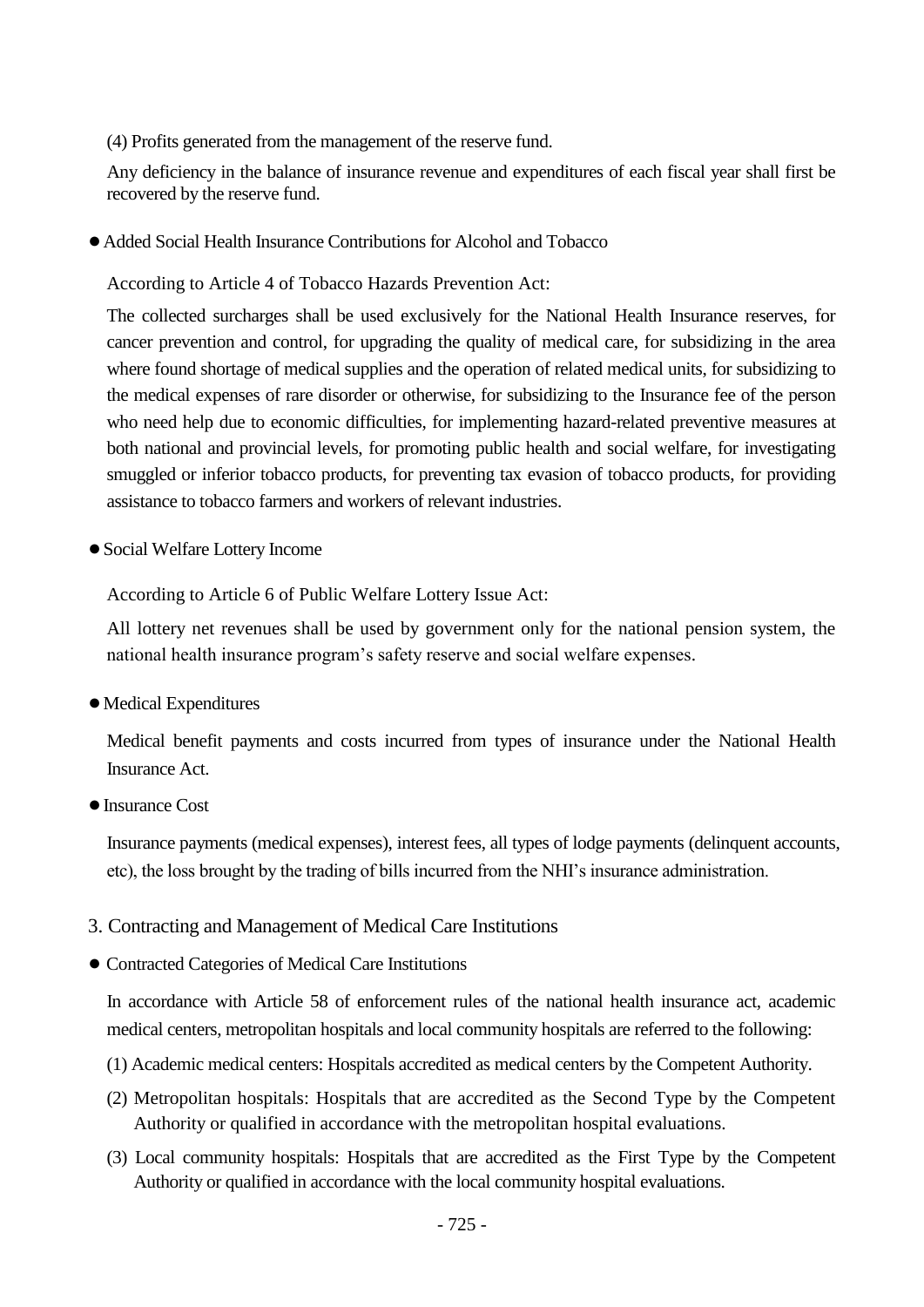●Insured Beds

Beds that are provided by contracted hospitals to the insured without collecting the fees needed for the balance billing.

●The Proportion of Insured Beds

This is calculated in accordance to Article 32 of Regulations Governing Contracting and Management of NHI Medical Care Institutions.

(Total Number of Insured Beds in Contracted Medical Care Institutions / total number of beds in contracted medical care institutions  $) \times 100$ 

●The Proportion of Insured Acute Beds

((Insured acute beds - emergency temporary beds - hemodialysis beds - nursery beds) in contracted medical care institutions / (Acute beds-emergency temporary beds-hemodialysis beds — nursery beds) in contracted medical care institutions)  $\times$  100

●The Proportion of Insured Chronic Beds

(Insured chronic beds in contracted medical care institutions / Chronic beds in contracted medical care institutions)  $\times$  100

● Penalties

In accordance with Article 36 of the Regulations Governing Contracting and Management of NHI Medical Care Institutions, the insurer may deduct ten times of the reported medical expenses by the service institutions based on the average total value of the most recent quarter of their locations should the service institutions be found under any of the following circumstances:

- (1) Failure to provide medical services according to prescriptions, medical history or other records.
- (2) Provision of medical services without diagnoses from physicians.
- (3) Prescriptions or medical expenses reported not recorded in medical history or records.
- (4) Failure to produce medical history or records to facilitate the reporting of medical expenses.
- (5) Declaration of medical expenses knowing that patients use insurance certificates of others.
- (6) Retention of personnel not in compliance with the laws and regulations governing medical personnel, as described in Paragraph 3 of Article 38, to perform the duties that shall be performed by specific medical personnel.

The insurer is entitled to offset the above deductible expenses directly from the amount otherwise payable to the NHI contracted medical care institute.

● Corrections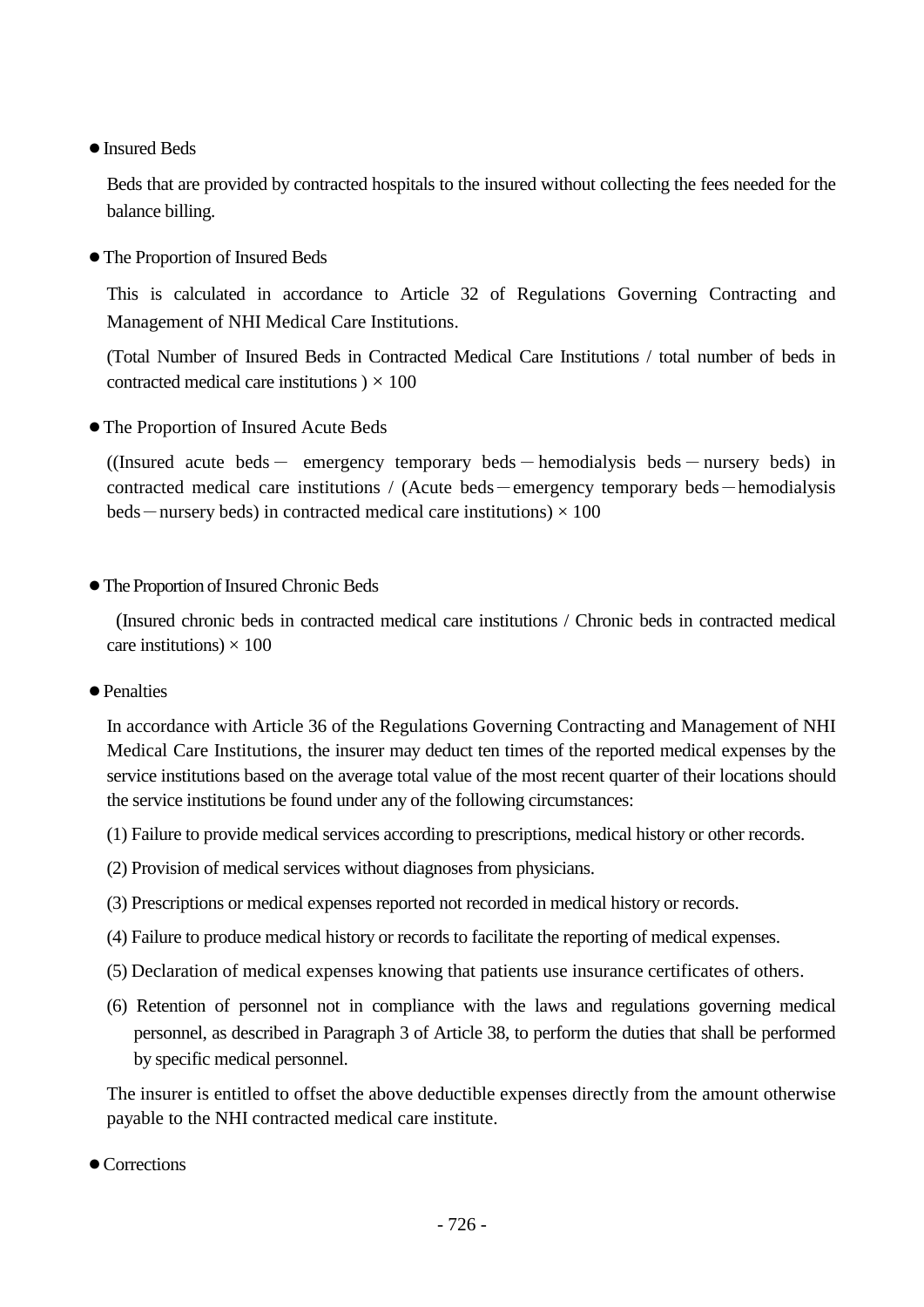In accordance with Article 35 of Regulations Governing Contracting and Management of NHI Medical Care Institutions, the insurer may impose one contract-violation point to the service institutions for any of the following circumstances:

- (1) Patient transfer not conducted in accordance with medical laws or laws and regulations in relation to the National Health Insurance.
- (2) Violation of Articles 10 to 12, Articles 14 to 15, Article 24, Paragraph 2 of Article 31, Article 32 or Article 33.
- (3) Failure to audit the medical papers of insurance beneficiaries in accordance with the Regulations Governing the Medical Services Covered under National Health Insurance.
- (4) Failure to return the medical expenses paid by insurance beneficiaries at their own expenses, as stipulated by the Regulations.
- (5) Failure to charge insurance beneficiaries the fees they shall pay at their own expenses or declare medical expenses, as stipulated by the Regulation.
- (6) Improper solicitation of patents for accepting medical services covered by the insurance and such behavior penalized by the health competent authority.
- (7) Failure to rectify the situation within the deadline set forth by the Insurer.
- ●Suspension of Contract

In accordance to Article 37 of Regulations Governing Contracting and Management of NHI Medical Care Institutions, the insurer shall suspend contract for one to three months should the service institutions be found under any of the following circumstances during the term of the contract validity. However, it is possible to suspend specific service items or categories rendered by contracted hospitals for one to three months:

- (1) Violation of Article 58 or Article 62 and again after three disciplinary actions by the Insurer.
- (2) Violation of Article 35 and subject to the punitive measure of three contract-violation points and the same violation again.
- (3) One of the subparagraphs in the preceding article after medical expenses being deducted three times.
- (4) Declaration of medical expenses for non-insurance beneficiaries in the name of insurance beneficiaries.
- (5) Provision of medications, nutrient supplements or other items not necessary for treatments to insurance beneficiaries, registration of unnecessary medical services and declaration of medical expenses.
- (6) Refusal to provide appropriate medical services to insurance beneficiaries and such offense being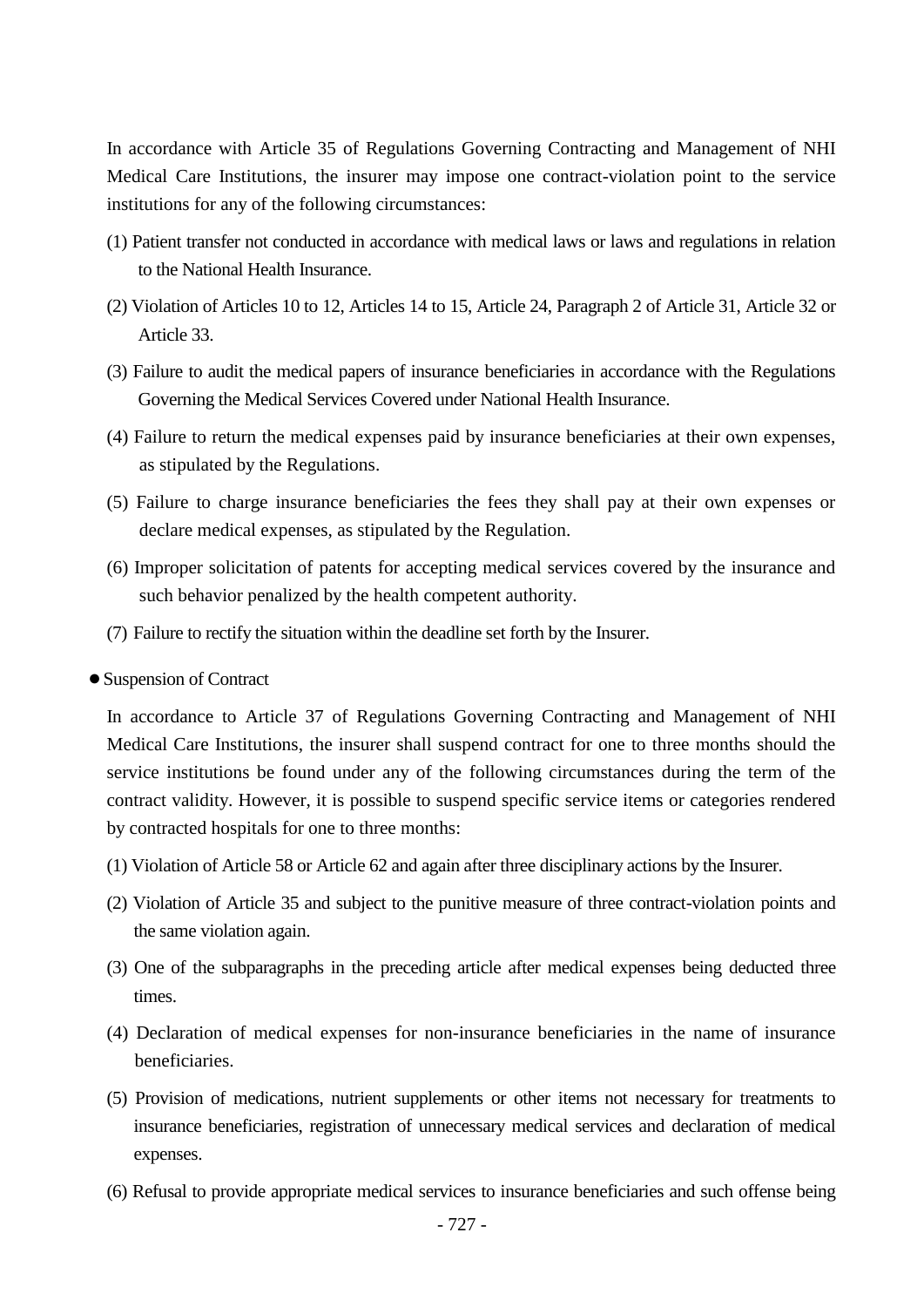significant.

- (7) False declaration of medical expenses by forging medical records despite no diagnosis or treatment rendered.
- (8) Other unscrupulous behavior or false certifications, reports or statements to declare medical expenses.
- ●Termination of Contract

In accordance with Article 38 of the Regulations Governing Contracting and Management of NHI Medical Care Institutions, the insurer shall terminate the contract should the service institutions be found under any of the following circumstances. However, the Insurer may simply suspend specific service items or categories rendered by contracted hospitals for one year:

- (1) Service institutions or their responsible medical personnel has been suspended pursuant to the preceding Article and the same offence was found within ten (10) years after the completion of such suspension.
- (2) Unscrupulous behavior or false certifications, reports or statements to declare medical expenses and such offense being significant.
- (3) Violation of medical laws and regulations, and practicing licenses revoked by the competent health authority.
- (4) Retention of personnel not qualified as medical personnel to provide medical services to insurance beneficiaries.
- (5) Reporting of false dates in order to declare the expenses for medical services rendered to insurance beneficiaries during the period when the contract is suspended; or requesting other service institutions to declare such expenses.
- (6) Contract terminated or suspended for a year pursuant to the above subparagraphs 1-5, and aforesaid offenses found within one year of resumed contracting after the previous contract termination or suspension of the contract.

No application for contracting is permitted within one year after the termination of the contract pursuant to the preceding paragraph.

For the retention of personnel not qualified as medical personnel to provide medical services rendered by physicians, as described in Subparagraph 4of Paragraph 1 of this article, it is possible to waive the termination of the contract if such offense has been rectified pursuant to Article 36.

- 4. Medical Benefits
- ●Number of Outpatient Cases

The number of outpatient cases after registration in contracted medical institutions, including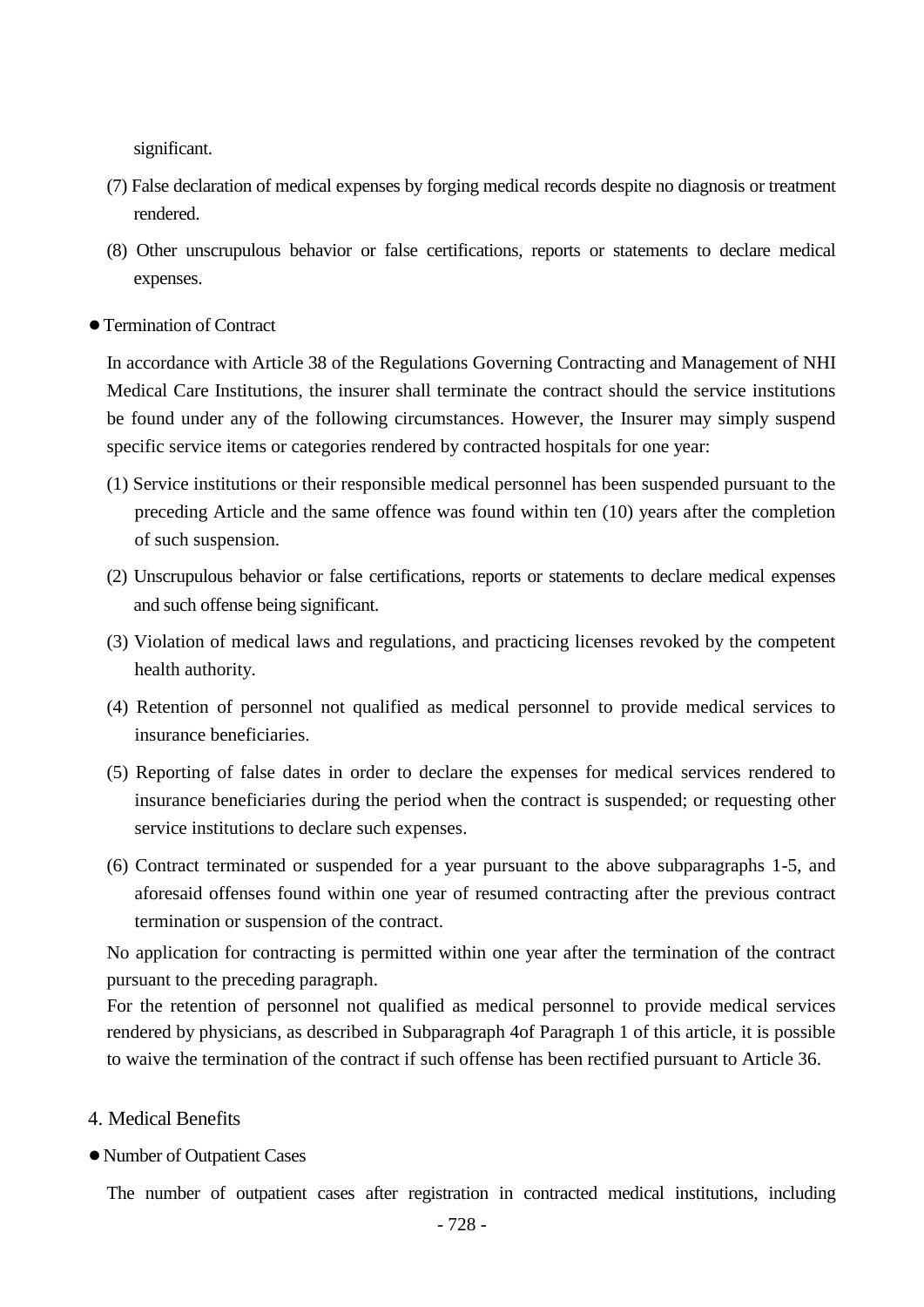emergency cases.

●Number of Inpatient Cases

For filing of inpatient cases, if the insured has not checked out of the hospital at the end of the current month, the expenses should be filed altogether after the insured has checked out. For chronically hospitalized patients, filing may be done every two months. Monthly filing is also allowed if deemed necessary.

●Medical Points

Requested Points + Copayment

● Requested Points

This refers to those being claimed on such year or month.

●Approved Benefit Payments / Points

The payments /points that are granted in accordance to the fee incurred on such year or month after initial verification.

● Copayment

Copayment refers to the medical expense borne by the insured when visiting a contracted medical institution for treatment.

●Inpatient Days

This refers to the days starting from the day that the insured is checked into the hospital, including days occupying emergency beds and chronic, until the day the insured is checked out of the hospital (but the day of checkout is not counted).

●Average Medical Points per Case

Medical Points / Number of Cases

●Average Medical Points per Day

Medical Points / Total Days in the Hospital

●Average Length of Stay

Total Days in the hospital / Number of Cases

●Cash Reimbursement of Medical Expense for Out-of-Plan Services

In case the beneficiaries, under emergency, need to be treated immediately or to give birth in non-contracted medical care institutions, the group insurance applicants may, with the support of the relevant certification documents, apply to the Insurer for reimbursement of the medical expenses. The reimbursement regulation shall be established by the Competent Authority.

The application for medical expense reimbursement prescribed in the preceding paragraph shall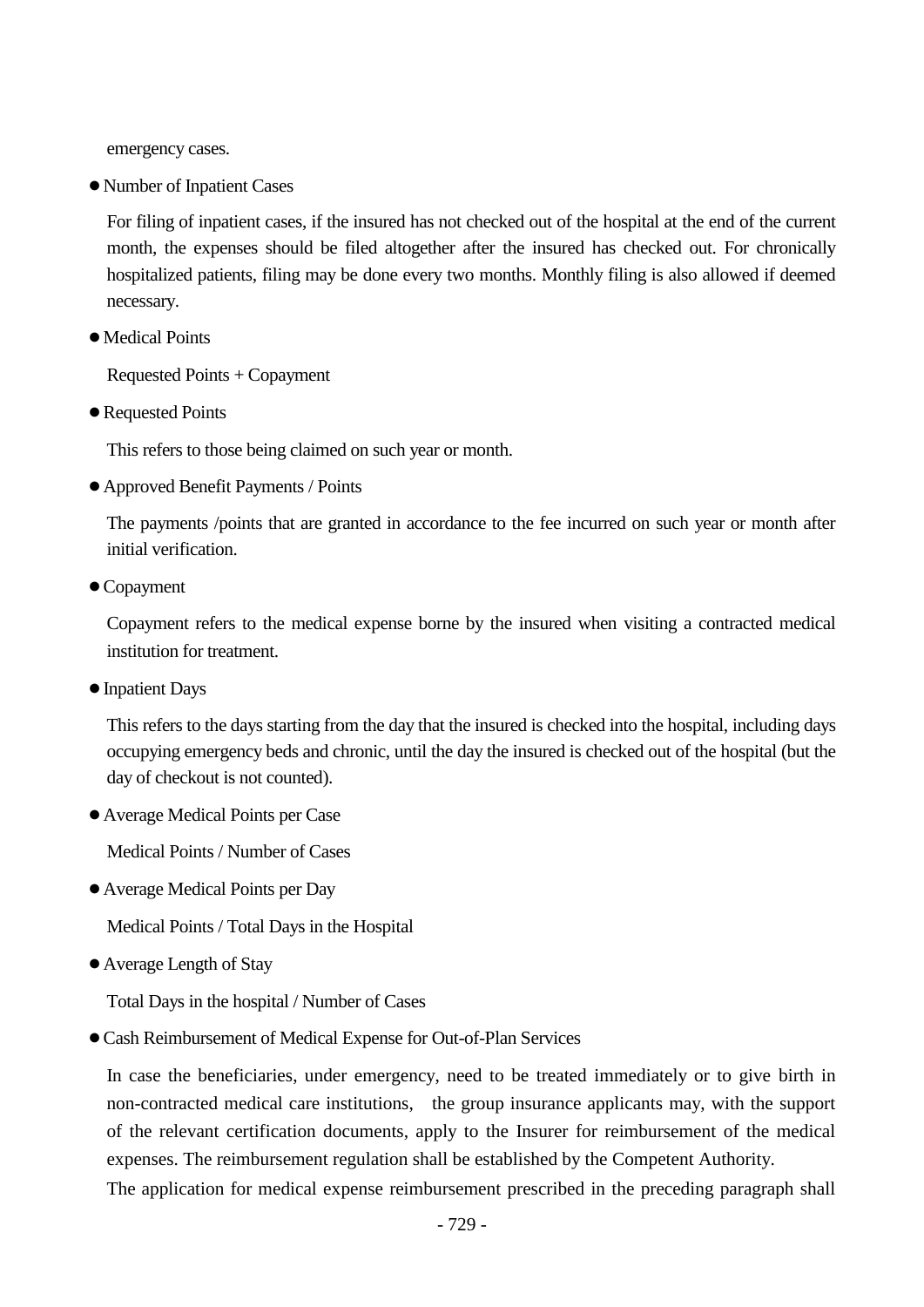be submitted within six months after completion of treatment or baby delivery; otherwise, it will be rejected.

● General Cases

General cases refer to the cases that are being charged based on the price of prescriptions from office-based clinics. General cases of those staying in the hospital refer to cases that are not charged with a high price, specific, or paid by case.

●Case-payment Cases

This refers to the application for reimbursement of medical expenses in accordance to the international classification of diseases and the classification for operation (treatment) under Section 7 of the Payment Standard for National Health Insurance and relevant regulations.

●Special Cases

Special cases executed in medical institutions that provide insurance which require examinations on a case by case basis.

● Pilot Project

A project that has not been under the payment standard, and shall be planned and promoted by the public health administration and the department of local and global budget payment system.

●Delivery Institutions

These include contracted pharmacies, clinical laboratories, radiological laboratories, physical therapy laboratories, occupational therapy laboratories, and institutes of pathology.

● Tw-DRGs Cases

Tw-DRGs Cases refer to those specified under chapter 1, Part IX of NHI Payment Standards for Medical Care.

● Inpatient Hospice Care Cases

Inpatient hospice care cases refer to those specified under section 8, chapter 1, Part II of NHI Payment Standards for Medical Care.

• Commission cases

Commission cases refer to entrusted cases which are not covered under National Health Insurance.

●Major Illness/Injury

This refers to the types of injury and diseases according to Article 2 of Regulations Governing the Exemption of the National Health Insurance Beneficiaries from the Co-Payment.

●Floating Point Value